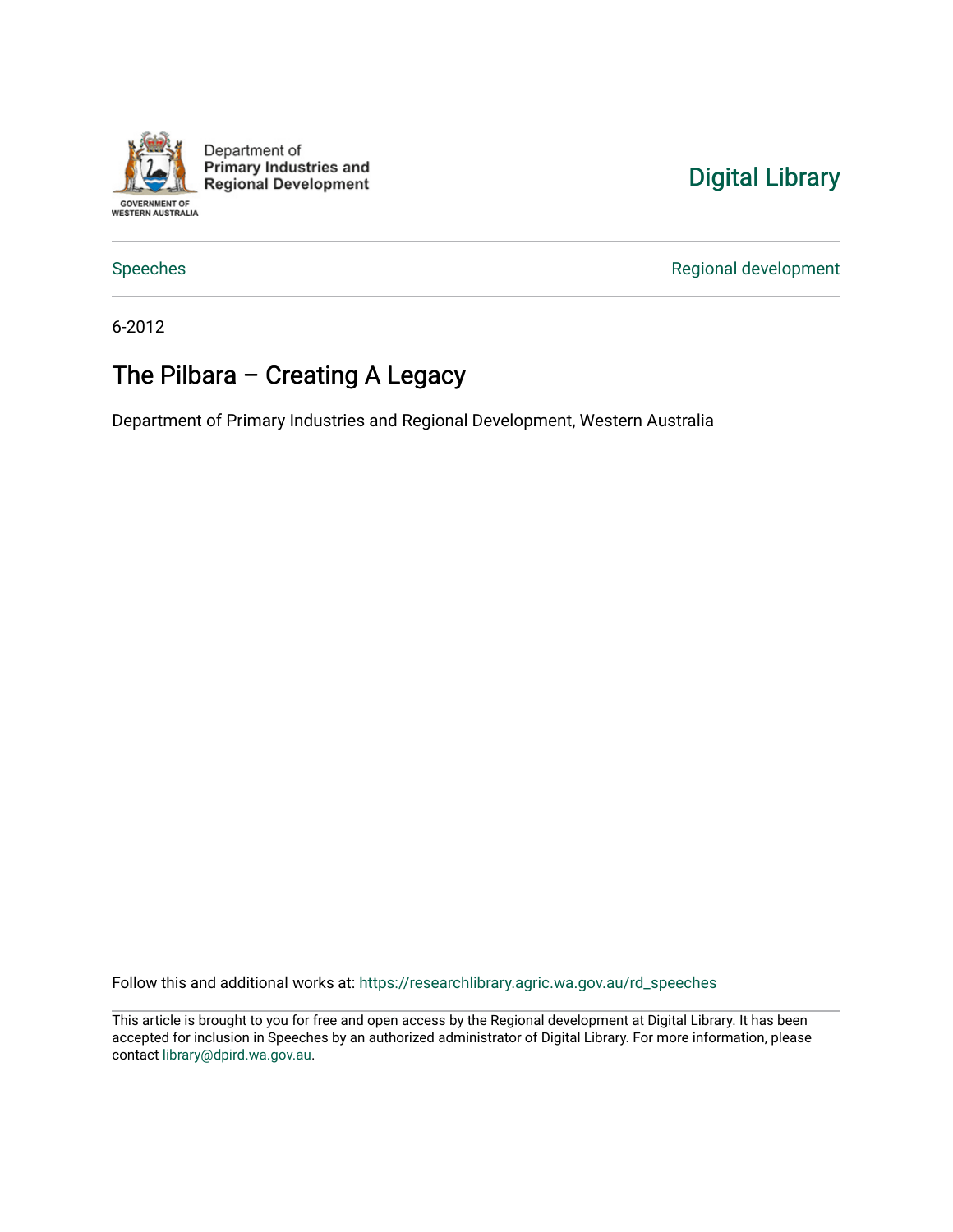Wednesday 6 June 2012: 13h00-13h40 Andrew Murray Chair: Western Australian Regional Development Trust<sup>1</sup> Frank Butler Community Centre Bulgarra Karratha

## **The Pilbara – Creating A Legacy 2012** *Pilbara Pulse* **Economic Summit Conference**

## **Mining Town to Major Australian City – Role of Regional Development<sup>2</sup>**

Distinguished guests, my thanks to the Karratha & Districts Chamber of Commerce and Industry for asking me to address this topic of 'Mining Town to Major Australian City - the Role of Regional Development - the vision of a sustainable Pilbara becoming reality, and what Royalties for Regions is doing to help achieve that goal'.<sup>3</sup>

The topic recognises that the Pilbara is Australia's export powerhouse<sup>4</sup> but it is still a region of towns not cities, investment has been very high in economic terms but much smaller in social terms, and it is dominated by one industry and needs to diversify.

The Pilbara population has grown to over 100 000, understated by the Census because half of that population is rotating FIFO residents. 5

Western Australia's Government intends to keep growing Pilbara's population but to shift the mix to many more permanent residents.

That needs not just economic and social infrastructure investment but addressing amenity and liveability. The private sector has done a huge job on the economic front. The public sector is catching up on the social and services front.

Much more housing is key to reducing cost of living pressures, improving productivity, growing the Pilbara, and increasing liveability.

The further challenge is to grow the Pilbara into a more diversified economy by adding value-adding resource-based industry and technological investment, plus services, tourism, agriculture and so on to the resources and export sectors.

To be successful that growth has to be sustainable over the longer term.

 $1$  Andrew Murray is the Chair of the Western Australian Regional Development Trust that oversights Royalties for Regions. The Trust is a statutory advisory body to the Minister for Regional Development and Lands.

<sup>&</sup>lt;sup>2</sup> Speaker's brief: "The *Pilbara Pulse* conference is designed to seek opportunities for strategic intervention by all tiers of government and the private sector and to create a legacy for the future of the Pilbara, to foster local business growth and explore opportunities for diversification of the economy of Pilbara … How do you see the vision of a sustainable Pilbara become reality, and what is the role of Royalties for Regions in achieving that goal?"

The Department of Regional Development and Lands' Pilbara Cities Office has developed the [draft] March 2012 *Pilbara Cities Economic Diversification Framework.*

<sup>&</sup>lt;sup>4</sup> Western Australia overall now accounts for around 45% of Australia's export of goods. Port Hedland is the biggest port in Australia by tonnage shipped.

<sup>&</sup>lt;sup>5</sup> The estimated resident population in the Pilbara is 50 000.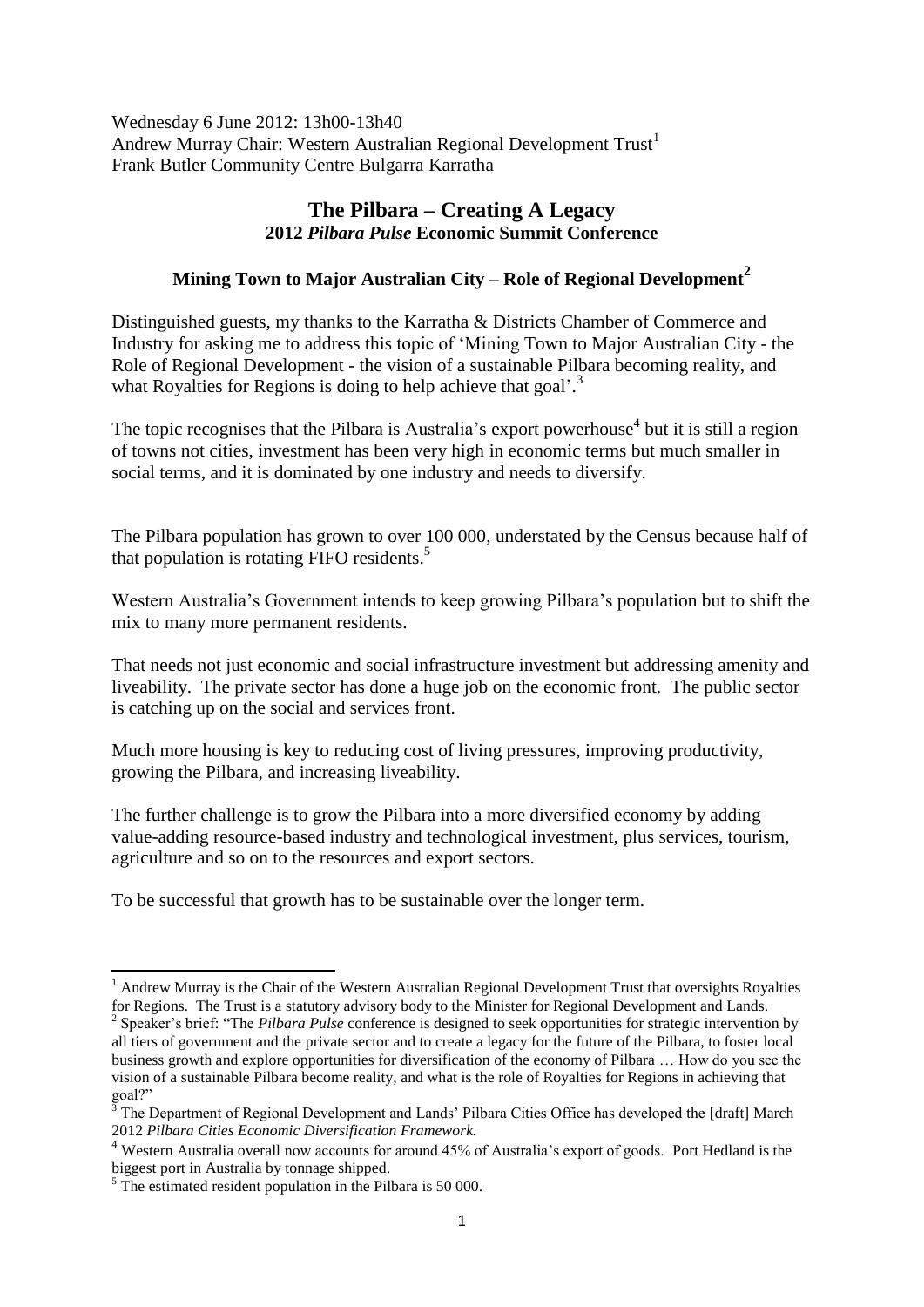The good news is that a lot of effort is being put into growing this economy.

The WA Government will invest a total of \$26.4 billion over the next four years in the State, including \$7.6 billion in 2012-13, to build and expand the State's economic and social infrastructure.<sup>6</sup> Some of this helps the Pilbara.

The Deloitte Access Economics March quarter *Investment Monitor* estimates \$270 billion current and potential projects in WA; of that total 44% or \$119 billion is currently under construction, with mining projects being 85% of the total value. Seven gas projects reportedly account for 60 per cent of that.<sup>7</sup>

It is always wise to be aware of the downsides. WA's budget itemises the risks to WA's rosy outlook as including a sharp downturn or volatility in China's economic growth, sovereign debt concerns globally, and volatility in global energy markets.<sup>8</sup>

Development needs supporters. There are plenty of those.

While pessimists fear busts will crash north western hopes, sceptics think diversified sustainable northern economies impossible, and cynics call regional spending pork-barrelling – West Australians and big-spending investors are optimistic and giving regional development its own momentum.

In 2010 the Pilbara contributed \$49 billion to the national economy, and this could quadruple within ten years.

Yet pessimists not only think a resources bust is coming but that any downturn will be permanent; this despite the sustained long term growth we have experienced in mining and the demand that is forecast to continue.<sup>9</sup>

Resource prices will fall. That is not being pessimistic but realistic. The resource producers already factor that in. But the boom/bust assumption that volume will also collapse is idiotic.

Boom and bust talk usually does not distinguish between price and volume. High resource prices result from demand exceeding supply. As supply lifts prices will indeed fall, and Chinese demand may reduce somewhat. However, the huge investment in added resource capacity in Western Australia confirms that producers and investors are certain high volume demand will continue.

Despite this investment, there are those who so fear the effects of Australian political and policy turbulence, deteriorating terms of trade, slower Chinese growth, a too high Australian dollar, falling productivity, and ongoing global financial social and economic pressures, that they think Australia's and the Pilbara's prospects gloomy over the longer term.

<sup>6</sup> Government of Western Australia Budget Overview 2012-13 page 6.

<sup>7</sup> *The Australian* Friday 25 May 2012 David Uren page 1, *Cooking with gas: resources on boil.*

<sup>&</sup>lt;sup>8</sup> Government of Western Australia 2012-13 Budget Paper No 3 Economic and Fiscal Outlook page 29.

<sup>&</sup>lt;sup>9</sup> For instance *The Australian* 22 March 2012 page 4 carried a graph to 2015 sourced from the Australian Bureau of Resources and Energy Economics, showing sustained steady growth.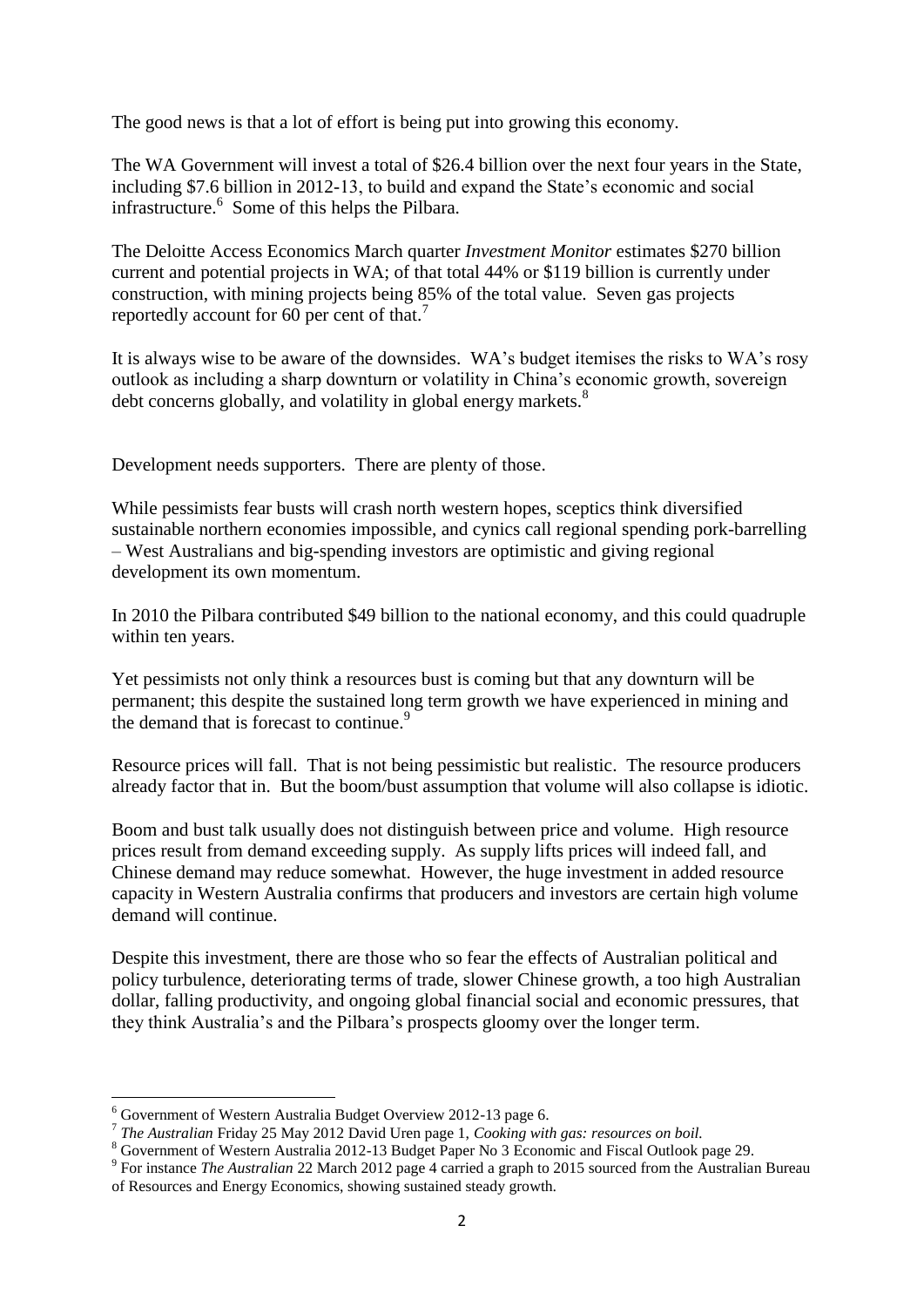These attitudinal impediments do have an effect on support for regional development and on government investment, particularly by the Commonwealth. Such views need to be confronted and countered.

Royalties for Regions is ground-breaking. It is the most innovative and successful WA government policy in decades. It will make a significant long-term difference to this State. It is helping transform the Pilbara.

Royalties for Regions is popular valued and appreciated. It has already significantly lifted the amenity and facilities of many regional villages' towns and cities.

As the budget papers indicate,<sup>10</sup> a major task of Royalties for Regions is to deliver social infrastructure, including in 2012-13 investments in regional health, education, skills training, water, natural resources management, and aboriginal participation. On the economic side is continued investment in the Mid West Investment Plan, the Gascoyne Revitalisation Plan, the Kimberley Revitalisation Plan and the Ord expansion, SuperTowns, and Pilbara Cities.

The *Royalties for Regions Act 2009* is thankfully short and sweet.

There are three principal players in the Act – the Minister that decides after advice, the Department that executes the decisions, and the Western Australian Regional Development Trust that advises the Minister.

The Trust is an independent statutory body that oversights Royalties for Regions. We initiate our own work, plus whatever the Minister requests.

Our independence means we do not speak for the Government and they do not speak for us.

The object of the Act is to promote and facilitate economic, business and social development in regional Western Australia.

The income of the Fund is to be spent to provide infrastructure and services; to develop and broaden the economic base of regional WA; and to maximise job creation and improve career opportunities.<sup>11</sup>

The Act tells you *what* Royalties for Regions should be spent on but it does not say *why*.

Western Australia<sup>12</sup> is five times the size of France and it is still seriously under-developed.

This Act is aimed squarely at development. Not only have most commentators not grasped either the longevity or the quantum Royalties for Regions represents, but they have not grasped its State-building message.

The *purpose* of Royalties for Regions and regional development is to pursue a transformational state-building philosophy, an aspiration to develop this vast state to realise

<sup>1</sup> <sup>10</sup> Government of Western Australia 2012-13 Budget Paper No 3 Economic and Fiscal Outlook Table page 222.

<sup>11</sup> Sections 4 and 9 of the *Royalties for Regions Act 2009.*

 $12$  Western Australia is 2 525 500 sq. kms.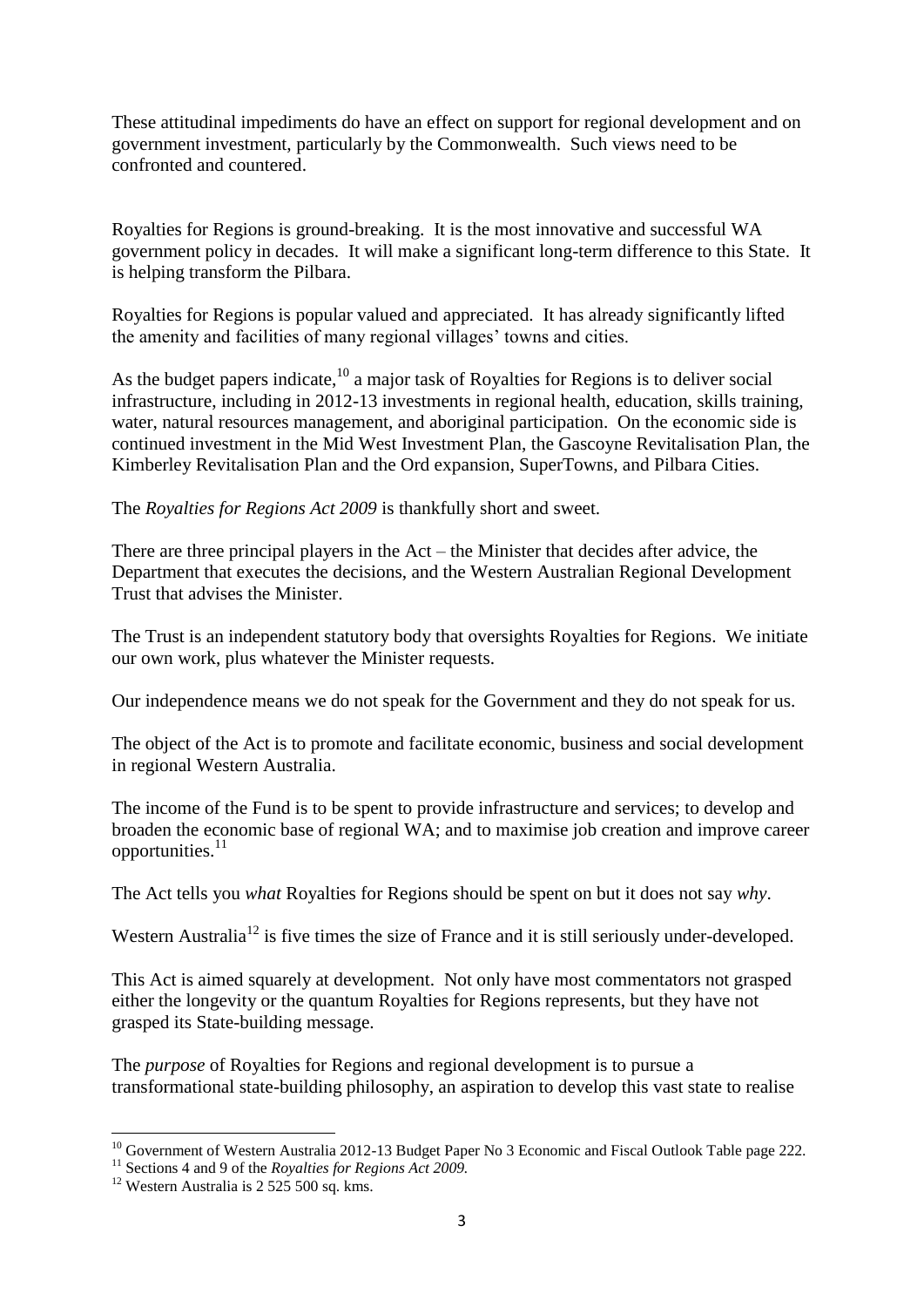its potential, increase and grow its aggregate wealth, and to enhance the well-being and opportunities of its people.

You can see this aspiration expressed in the Pilbara Cities Vision – the Government's planning and funding commitment to transform the regional hubs of Karratha Hedland and Newman into large population centres totalling 115 000 residents, with Tom Price, Onslow, Roebourne and Wickham totalling another 15 000, all intended to be sustainable attractive Pilbara towns.

The great virtue of this Pilbara Cities Vision is that it is reasonably comprehensive, it is future-based not past-based and it is an aspiration people can understand, believe in, get behind, and sign up to.

Pilbara Cities is investing in town centres revitalisation; land release; facilitating new housing, business, and industrial areas; affordable housing and rental options; the new Karratha suburb of Mulataga; economic partnerships with traditional owners; infrastructure; new roads; services; water and waste-water; energy; education options; health facilities and services; public amenities and community facilities; a maritime heavy-engineering commonuse facility; and so on.

Over and above that, Royalties for Regions concerns itself with all the Pilbara, not just those places covered by the Pilbara Cities program.

As a concept and policy regional development in Australia has a chequered past. One problem has been that it has largely been place-based and project-based and not part of an overall plan; another problem has been a poor policy reputation due to the way in which expenditure has occurred.

There is still little indication of a general acceptance in media, political, bureaucratic, academic, business and community circles that regional development (both in Western Australia and nationally) is or should be a long-term policy and that it is not a passing political fashion.

Neither is there yet widespread belief that there really will be significant sustained and sustainable non-resources sector investment adding to and creating growth in Western Australian country towns and cities, and in WA's rural areas.

If you think it hard trying to get metro-centrics in Perth switched on to regional development in WA, it is nothing compared to getting the East on-side. Demographer Bernard Salt says a Great Divide still separates heartland eastern Australia from frontier Australia.<sup>13</sup>

While in many ways we are the California of Australia, there is no sign that easterners as a whole are saying 'go west' in any meaningful way.

**<sup>.</sup>** <sup>13</sup> Bernard Salt - *The Australian* 28 May 2011.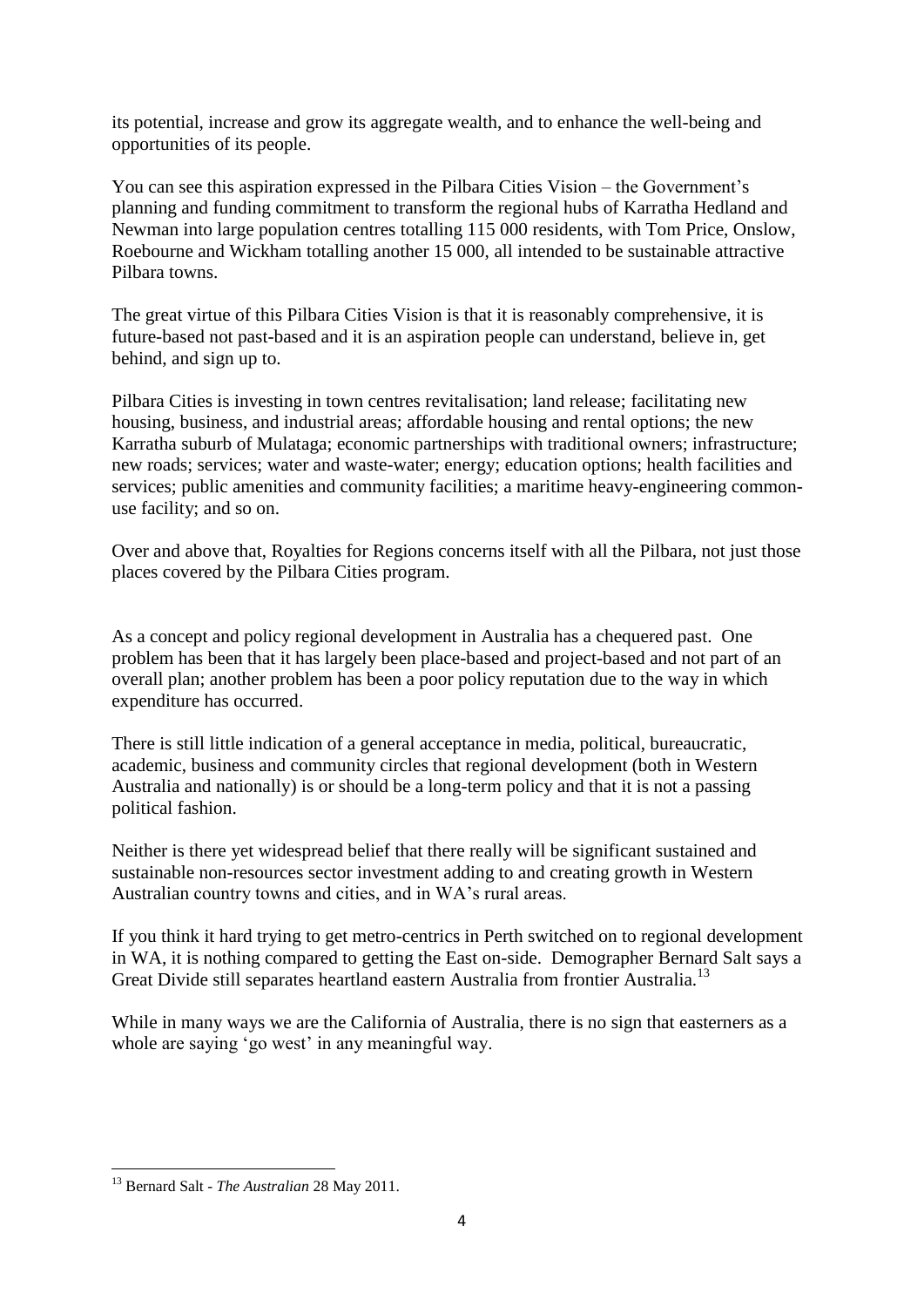Royalties for Regions delivers a dedicated secure ongoing income stream for regional development by taking 25 per cent of state royalty income every year for expenditure by the Royalties for Regions Fund.

Western Australia's royalty income was estimated at \$4.8 billion for 2011-12;<sup>14</sup> and \$4.9 billion for 2012-13.<sup>15</sup> 25 per cent of that is \$1.2 billion each year.

Anticipating forward royalty income at \$1 billion a year for Royalties for Regions for ten years is \$10 billion.

So \$10 billion more over ten years will be spent in country WA than otherwise would; spending that is mostly additional to that which would otherwise occur in the regions.

Royalties for Regions also creates a multiplier effect by bringing forward and leveraging regional expenditure by other WA state agencies that either would not have occurred or would have occurred later; similarly from the Commonwealth; and similarly from the corporate and the not-for-profit sector.

For example the Royalties for Regions commitment of \$1.1 billion to Pilbara Cities is expected to provoke an overall spend of between \$2.5 and \$3 billion.

At present we can only guess at the multiplier effect of Royalties for Regions, but it looks reasonable to assume it is at least two times or \$20 billion, and if it was five times it would mean \$50 billion more invested in country Western Australia over ten years than would otherwise have been spent.

\$10 billion multiplied sounds like a lot of money. It *is* a lot of money. But in a vast state like this it is far from enough. It needs to be spent wisely.

So priorities have to be identified. This is best done through quality strategic planning.

The Pilbara Cities Vision was not the result of a plan, but planning will carry the Vision through. But we need time.

There is a problem with political and policy cycles. Government time-frames are normally short-medium term over the four budget years. A vision like this is longer-term and requires a 15-year mind-set and commitment.

Shire planning and statutory planning in the Pilbara has improved.<sup>16</sup>

**.** 

Good planning saves time and money, integrates collaboration and coordination, and crystallises desired social economic and environmental outcomes.

<sup>&</sup>lt;sup>14</sup> \$4,794 billion Government of Western Australia 2011-12 Budget Paper No 3 Economic and Fiscal Outlook Table 1 page 73. The estimated actual turned out to be \$4,493 billion - Government of Western Australia 2012- 13 Budget Paper No 3 Economic and Fiscal Outlook Table 12 page 110.

<sup>&</sup>lt;sup>15</sup> \$4,871 billion Government of Western Australia 2012-13 Budget Paper No 3 Economic and Fiscal Outlook Table 12 page 110.

<sup>&</sup>lt;sup>16</sup> The West Australian Planning Commission Pilbara Regional Planning Committee and the Department of Planning's Pilbara Planning and Infrastructure Framework is an example.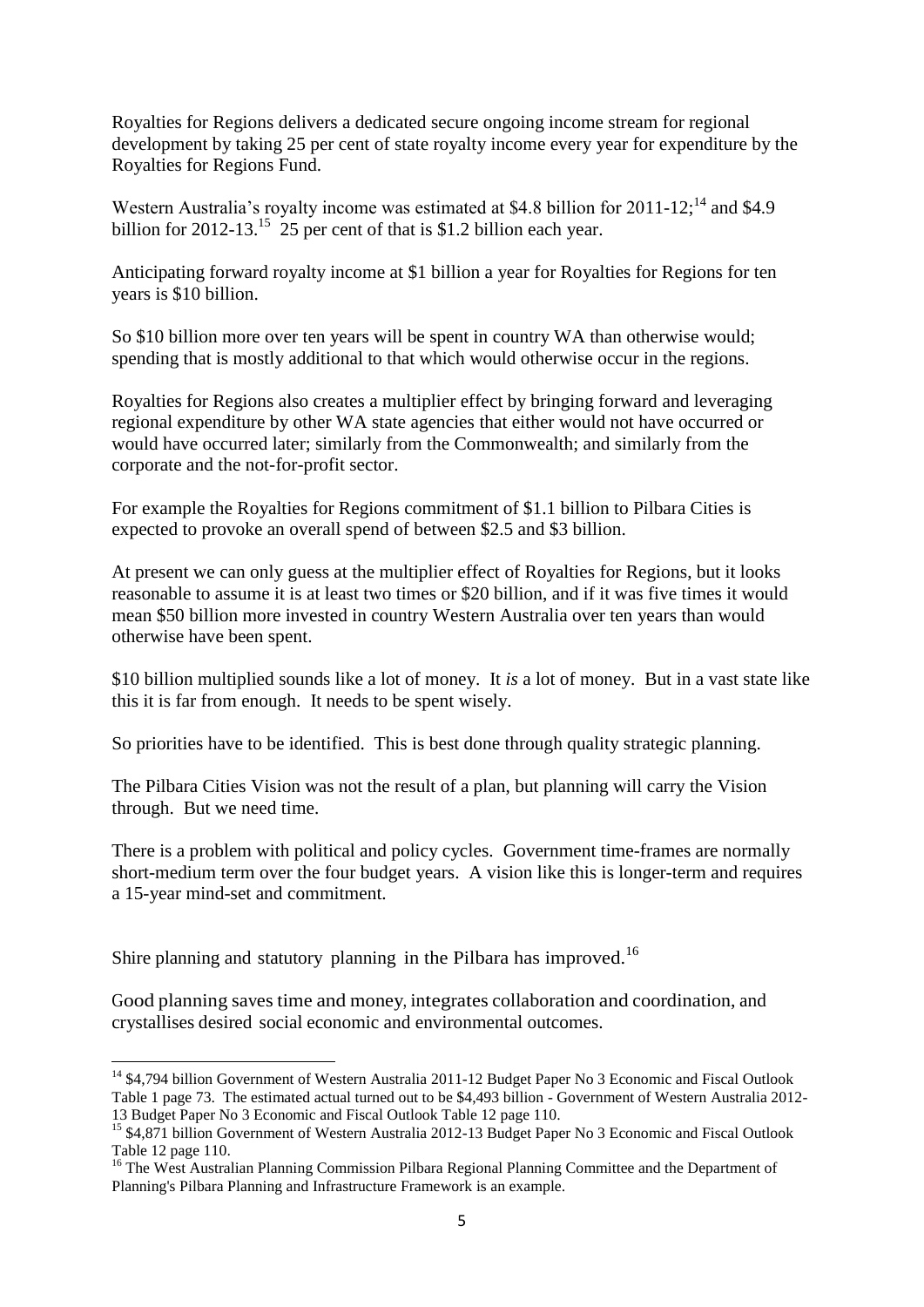The Trust has not only been encouraging good planning, but that Royalties for Regions spending should be designed to result in better outcomes and more co-ordinated, efficient and effective regional service-delivery and regional decision-making, and deliver better value-formoney.

The Trust has argued that Royalties for Regions spending should be outcomes-based, include timelines and deadlines, use cost/benefit analysis where appropriate, and contribute to productivity growth.

Being outcomes-based means deciding not just on the intended result but reporting on and measuring the actual result. $17$ 

So, what we have got so far in answer to the question of how a sustainable Pilbara can become reality?

From the Government perspective it is to have a vision that is widely supported; have a plan that is comprehensive, strategic, supported and achievable; have ready cash committed over the longer term; spend it wisely and well; and concentrate on priorities and outcomes.

That's a tall order for any government venture;<sup>18</sup> especially when you need to add a good dose of policy courage and a long-term determination to see it through.

From a jobs and enterprise perspective, the big space needs to be left to the private sector.

If the job of the public sector is to provide strategic and process support, and to provide or facilitate the infrastructure, the social facilities and services, and the economic underpinnings; the job of the private sector is to use that to good effect, and to produce the businesses and innovation that will generate wealth and jobs.

But both the private and public sector need to address other issues for the full Pilbara potential to be realised,

It is important to address a number of barriers to growth and development.

Before we get to that, what is the task of the public sector with growth and development?

<sup>&</sup>lt;sup>17</sup> For a fuller exposition of outcomes, see the Western Australian Regional Development Trust *Review of the Royalties for Regions Country Local Government Fund*, January 2012, pages 222-226.

<sup>18</sup> For example, see the Western Australian 2009 Economic Audit Committee report *Putting the Public first: partnering with the Community and Business to Deliver Outcomes*, page 2. Plus, The Commonwealth Auditor-General says that soft areas in agency management include

insufficient mechanisms to ensure value for money;

insufficient active management of programs by senior executives;

<sup>•</sup> inadequate performance reporting as programs proceed; and

<sup>•</sup> performance reporting focussed on program efficiency and effectiveness can be thin or non-existent. *Public Sector Accountability* Ian McPhee Auditor General for Australia CPA Australia International Public Sector Convention Melbourne 11 March 2011, pages 4-5.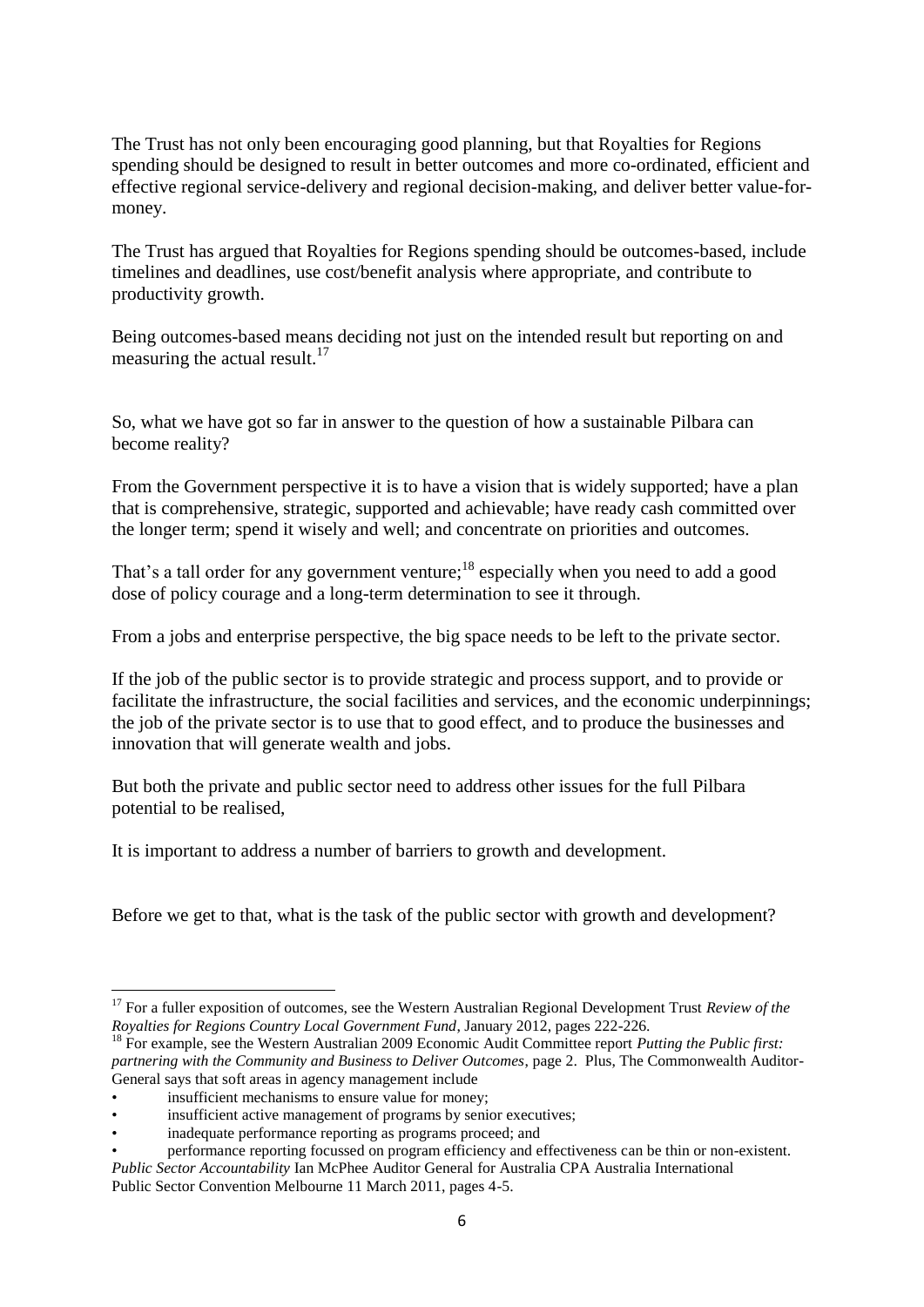Development<sup>19</sup> is intended to broaden deepen promote and facilitate the economic and social well-being of regional WA in aggregate.

Practically, this can only be done by providing the services and amenities necessary for a productive and fulfilled society; by maintaining sustainable jobs and economic activity in the regions; and by providing additional sustainable jobs and economic activity in specific local and regional areas; in so doing raising the prospects, standard of living and wealth of individuals communities and the regions overall.

Harnessing the resources of a region for 'sustainable progress'<sup>20</sup> in regional development requires aid or assistance to areas within regions that are short of resources or capital, or that are economically under-developed, or where aid or assistance will open up undeveloped areas, or enable new development.

Growth is a narrower concept than development but it is an important expectation and component of development.

Consequently expenditure by Royalties for Regions should help create growth opportunities, address market failure so that growth opportunities are enhanced, build regional capacity to encourage growth, and help remove barriers to growth.

Always accepting of course, those restraints on growth established in the public interest by public policy.

Of those in that list let's take barriers to growth.

Too often we assume the case for growth and development is obvious, and does not need advocacy.

Not everyone is in favour of growth and development.

A normal part of a democratic society is opposition. There has never yet been a development project that hasn't been opposed by someone. Opposition to regional development include those opposed to particular developments, and in some sectors, to any development.

No-growthers have a philosophical and ideological aversion to growth and development in general. Some people are anti-capitalist and anti-growth. Others are anti-capitalist but not anti-growth. Some people have a strong antipathy to mining in particular.

There will always be opposition to particular or specific regional development projects. Someone who opposes nuclear power, or logging old-growth forests, or a coal mine in Margaret River is not necessarily opposed to other economic activities.

 $\overline{a}$ <sup>19</sup> For a fuller exposition of development and growth, see the Western Australian Regional Development Trust *Review of the Royalties for Regions Country Local Government Fund*, January 2012, pages 185-187.

<sup>20</sup> The Australian Local Government Association says that regional development is difficult to define: *"Due to its cross-disciplinary nature, regional development is difficult to define. Regional development is perhaps best viewed as a holistic process whereby the environmental, economic, social and cultural resources of a region are harnessed for sustainable progress in ways that reflect the comparative advantages offered by a particular geographic area: ALGA website."*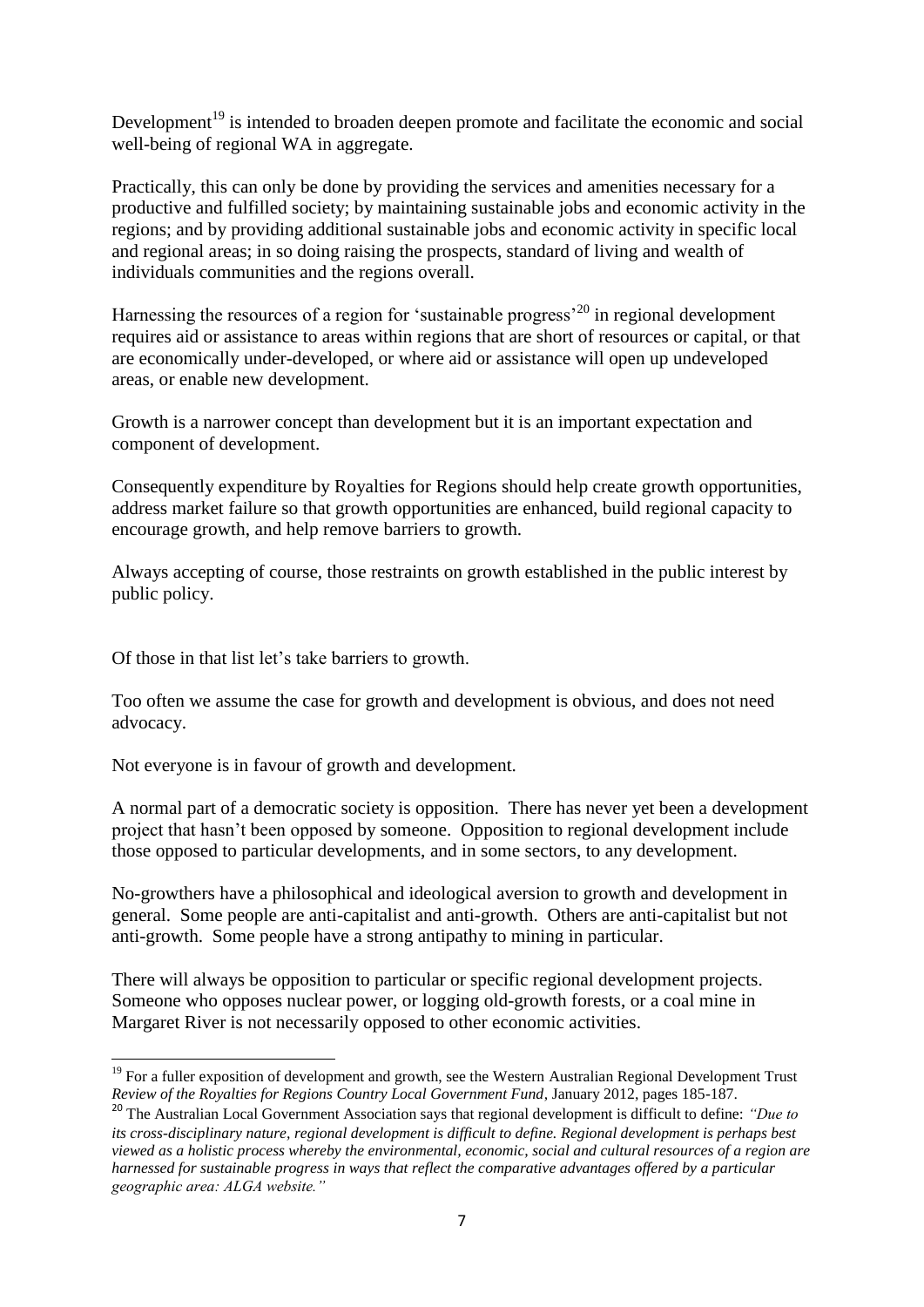All political persuasions are capable of opposing specific proposals, but of all the political parties, the Greens do challenge the direction and nature of growth and development the  $\mathrm{most.}^{21}$ 

What distinguishes no-growthers is absolute opposition. For example, no-growthers not only oppose the Kimberley James Price Point<sup>22</sup> development,<sup>23</sup> but oppose any LNG plant at any of the other 42 sites evaluated for the Browse Basin project.

There are much bigger impediments to growth and development than the campaigns and activities of no-growthers or some-growthers. Poor process and decision-making can turn governments and regulators into slow-growthers or unnecessarily-slowing-down-growthers.

Think of this contradiction. In 2011 our Federal Government and  $CHOGM<sup>24</sup>$  agreed to the *Perth Declaration on Food Security Principles*. These principles recognise food demand exceeding supply, the need to feed the world, and the need to make agriculture and fisheries more productive and sustainable.

You would expect government to follow that thinking through, but in that same year the Federal Government effectively locked up a massive one quarter of the Kimberley through heritage listing.

The Kimberley is 423 517 square kilometres in size, twice the size of Victoria.

This Commonwealth declaration will have deleterious effects on regional development prospects. By the Commonwealth's own assessment, small and large scale mining, large scale infrastructure, and broad scale agriculture are all automatically assessed as having a medium to high risk of having a significant effect on natural heritage values and should be referred for further assessment (presumably with open-ended and therefore costly timelines).

Rangelands pastoral plans are also potentially affected by introducing additional regulatory processes to those projects that seek to introduce additional economic diversification into existing pastoral leases.

Job creation is of particular importance for the large population of Aboriginal people in the Kimberley. How job creation can now be advanced under this restrictive regime is uncertain.

Getting the Commonwealth under a new government to adjust its position will inevitably take time, which is a negative in itself.

<sup>&</sup>lt;sup>21</sup> Andrew Murray *Getting to grips with minorities:* The Institute of Public Administration Australia's Annual National Conference, August 2011 Hobart Tasmania, with the theme *Learning to Power Share*. See also William Bowe: *Green Members in Green Chambers: The role of the Australian Greens in government formation. Australasian Parliamentary Review*, Autumn 2010, Vol 25(1), 137-149; referencing Kate Crowley *Strained Parliamentary Relations: Green-supported minority government in Tasmania, Australasian Parliamentary Review*, 2003, Vol 17 No. 2, 55-71.

 $^{22}$  James Price Point is the Kimberley coastal site 60 kilometres north of Broome, selected by the WA Government as an LNG precinct.

<sup>23</sup> *The Australian: Inquirer* section, 26-27 May 2012 page 16 Tony Barass *Greenies hijack gas pipedream .*

<sup>&</sup>lt;sup>24</sup> Commonwealth Heads of Government.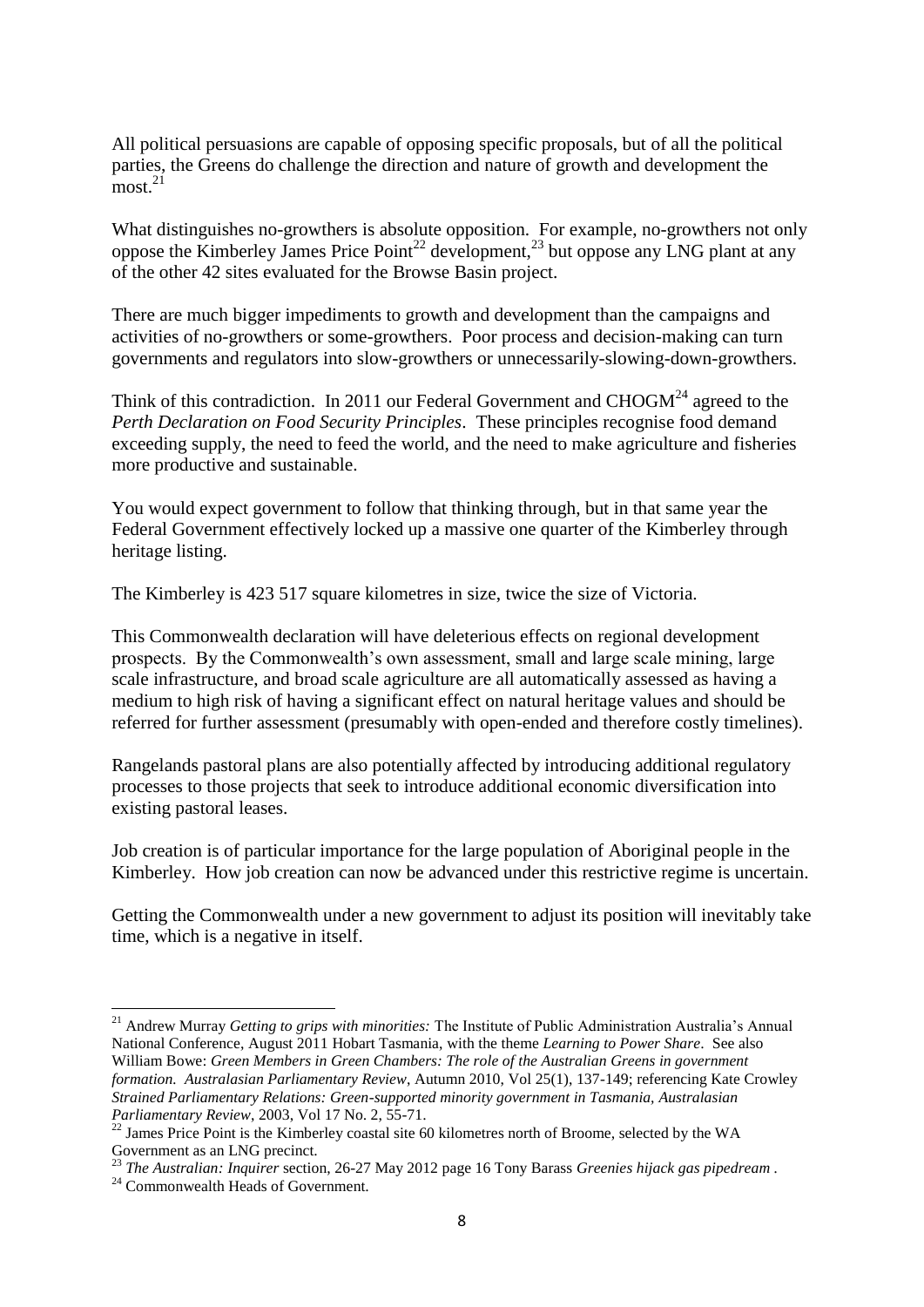Australians support native title, environmental and heritage laws because they balance the social, cultural, environmental and economic, and provide safeguards.

No-growthers have been known to use these laws as a Trojan horse, and that is understandable as an activist tactic. This is not an issue unless governments and regulators explicitly or implicitly move away from proper due and sensible process because of that.

Excessive black red and green tape is a concern<sup>25</sup>, the introduction of extraneous matters can be concerning, and open-ended processes add to both risk and cost.<sup>26</sup>

Processes of this sort can put off projects completely, or impede or slow up those projects, so making regional development projects more difficult and much more costly. The result is sub-optimal social and economic outcomes, lost productivity, and reduced competitiveness.

As an example within Royalties for Regions, green tape, excessive delay, and poor process affected the Ord project costs negatively and unnecessarily.

Some of the Commonwealth conditions for approval could be considered excessive, unreasonable and not proportionate to the risks, $^{27}$  given their impact on the economics of the project.

Open-ended processes are of particular concern. Enforceable timelines and deadlines are essential. If not a single-decision-maker, as few as possible is desirable. Commonwealth and State approvals should be delegated one to the other, or otherwise run parallel. The Shire State and Commonwealth public sector should be held to performance standards.

Regulators who deal with those who wish to advance regional development, whether public sector or the for-profit and not-for-profit private sector, should keep in mind the outcome intended. If the proposal is allowable they should help ensure that outcome can be achieved quickly efficiently and sustainably, while still protecting the public interest.

 $25$  The Economic Audit rightly lauded attention to productivity and efficiency and to breaking down the silos that so obstruct government agency coordination. On that front, one country business leader forwarded an email to me that said: *"Potentially some developments I have to contend with…3 levels of Govt…local. state, federal 2 commissions…local development commission, state planning commission 9 govt departments…planning, local government, regional development, water, health, education, transport, main roads, environment & conservation 2 authorities…EPA, FESA 3 utilities…western power, water corp, alinta Landcorp Plus some specific area development authorities (eg Pilbara cities) and more recently Regional Development Australia now that they have been allocated some funds. That's 22 different agencies of Government."*

<sup>&</sup>lt;sup>26</sup> WA's Minister for Regional Development is a member of the Northern Australian Ministerial Forum, which *"has identified the need for a concerted effort by governments to streamline environmental regulation of major regional development proposals in regional areas"* - page 203 Government of Western Australia 2012-13 Budget Statements Budget Paper No 2 Volume 1.

 $27$  The final conditions imposed by the Commonwealth Environment Minister on the Ord expansion impose an additional \$4 million overall cost, plus a \$900 000 annual cost to the State. They also result in an additional \$128 per hectare annual compliance cost for landholders, particularly around water testing requirements. There is a requirement to monitor nutrient levels in high-flushing sea tidal environments at a distance of 25 kilometres from the Ord expansion area; and, a required contribution of \$1.5 million to an as yet unestablished research fund on the Freshwater Sawfish species.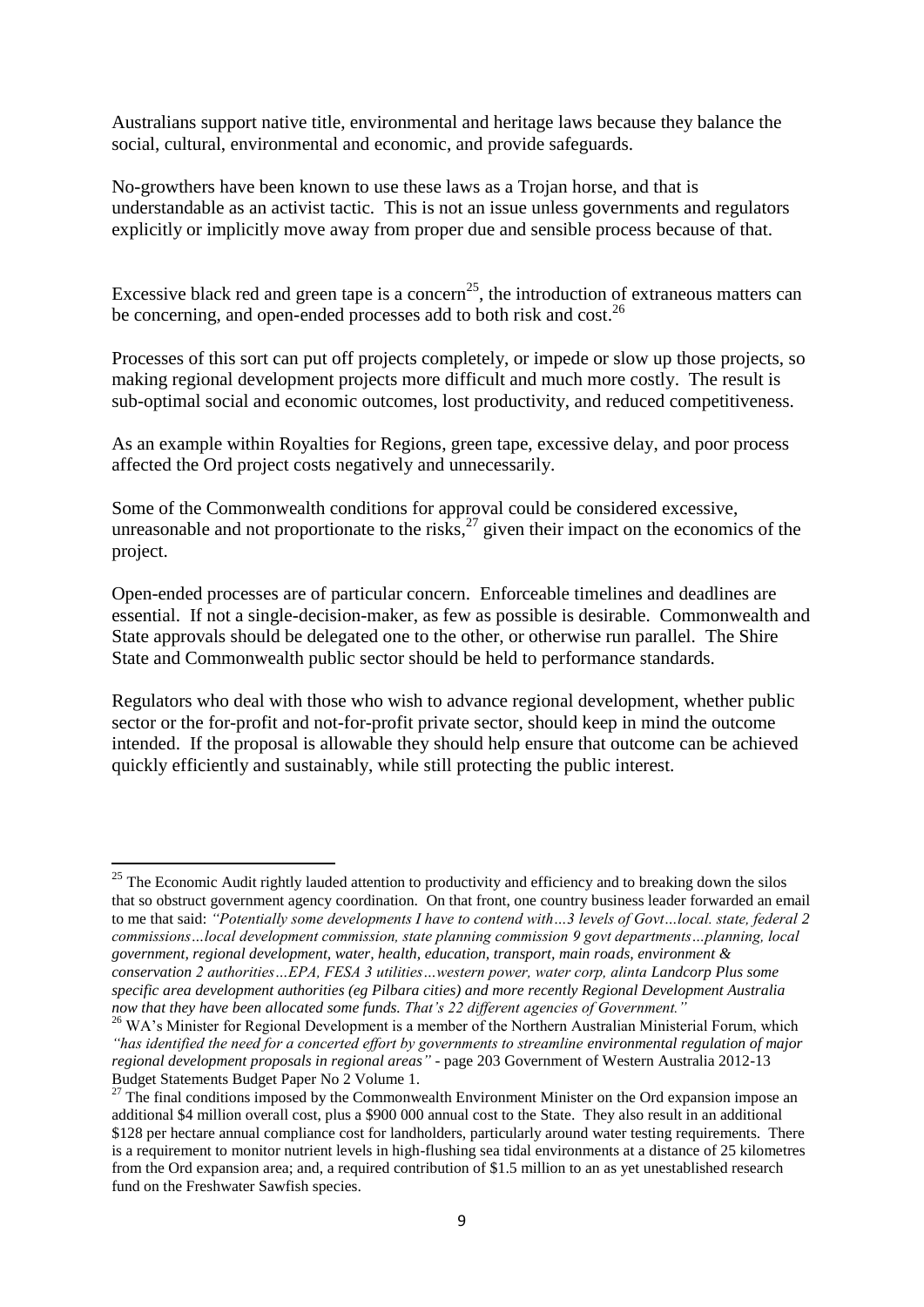The approvals process for mining resources has been a legitimate target of reports, including by the Productivity Commission. The minerals and energy sector has outlined a clear set of issues it wants addressed<sup>28</sup>

But the sector itself can be at odds. Preventing third party access to Pilbara rail infrastructure has affected regional development prospects and costs.

Sometimes government regional development priorities are wrong. It is no good having a focus on an outcome and deciding on a budget and timeline if you haven't anticipated the bottlenecks and invested in the inputs necessary for making good progress and facilitating early problem-solving.

As an example, there is a backlog of 12 months or more in Pilbara land valuation which results in delayed projects. High value and complex valuations are necessary relating to native title agreements, land swaps, town and industrial sites, developer proposals, mining related land, and so on.

If what is holding up key elements and adding cost to the multi-billion Pilbara Cities project is the need to have Pilbara-dedicated land valuation officers at a cost of half a million or so, why fiddle about?

If you want to hear a tough verdict, the Economic Audit committee appointed by WA's Premier said that over-governance takes government away from outcomes and leads to weakness. These weaknesses they said included inflexible out-dated and prescriptive processes; complex accountability arrangements and below par performance management; and bureaucratic and cultural barriers to whole of government collaboration and public innovation.<sup>29</sup>

Where these weaknesses affect you, you need to identify them and take them on. If you want to develop responsibly but quickly effectively and at the least cost, then you have to apply constant pressure on those who can reduce such barriers to growth.

If the polls do not change, the next federal government will be the Coalition. They have promised to repeal the carbon tax and the mining tax, presumably by July 2014.<sup>30</sup>

Assuming they can and do, they will need to make savings to adjust to the consequent lost revenue. Some carbon tax compensation can be wound back. It is not needed if the carbon tax is repealed. $31$ 

 $\overline{a}$ 

<sup>28</sup> For example the Chamber of Minerals and Energy of Western Australia's *Report on Environmental Approvals Reform.*

<sup>29</sup> Western Australian 2009 Economic Audit Committee report *Putting the Public first: partnering with the Community and Business to Deliver Outcomes*, page 2.

<sup>&</sup>lt;sup>30</sup> The federal election must be held no later than 30 November 2013. If Labor does not agree in the Senate to the Coalition repealing the carbon tax and mining tax legislation, the Coalition has said they will go to a doubledissolution, after which the legislation will be repealed.

<sup>31</sup> On climate change policy see also Andrew Murray *Applying Fiduciary Duty in Real Politik* pages 209-217 in *Fiduciary duty and the atmospheric trust* edited by Ken Coghill and others Ashgate Publishing, England 2012.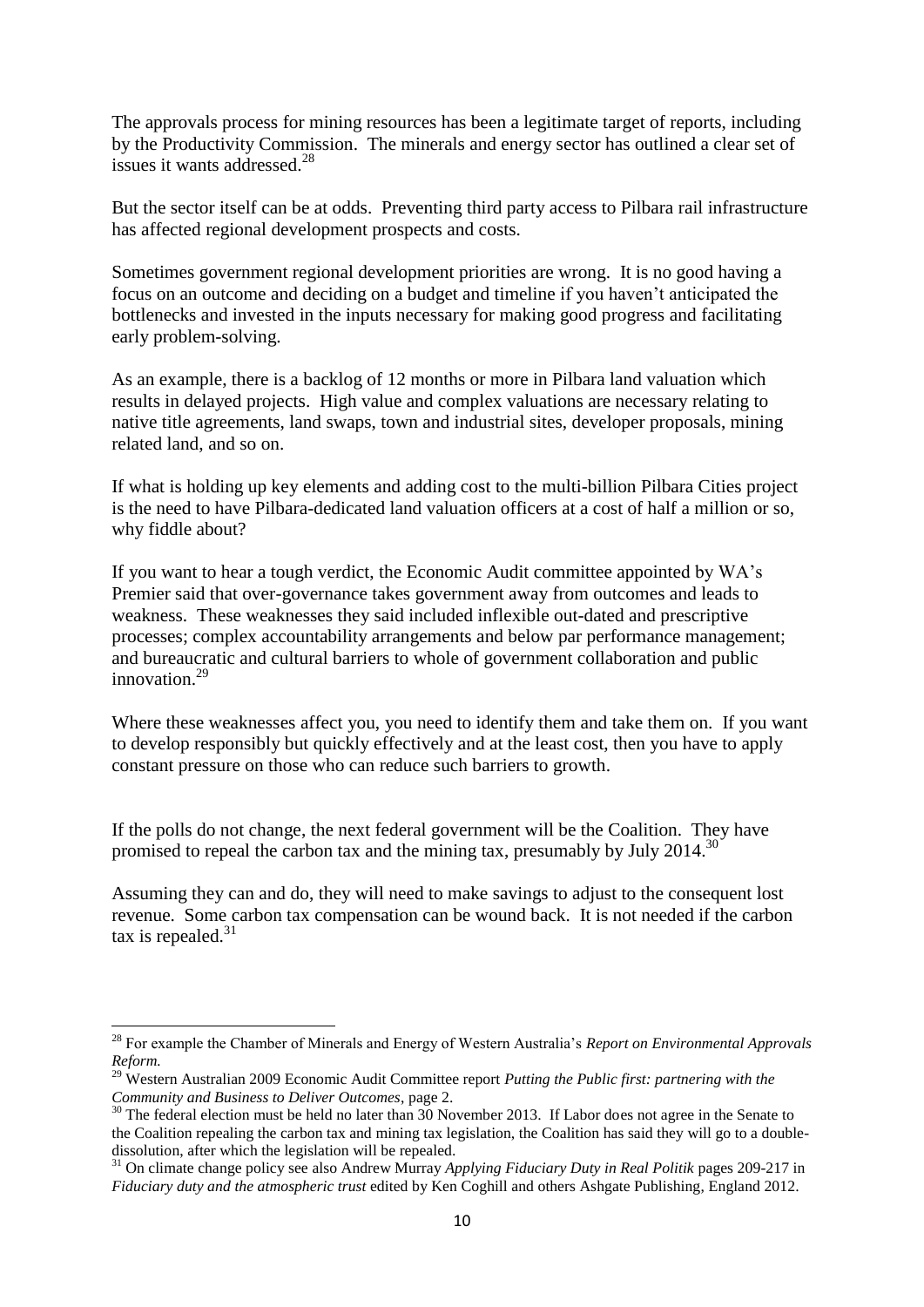The mining tax is meant to tax super-profits. WA is getting a very modest infrastructure spend from Labor's mining tax.<sup>32</sup> If there is to be no mining tax, would a new Coalition government drop this infrastructure commitment?

The mining tax targets an era of 'mining super-profits', particularly for iron ore producers.

Technically super-profits are described as sustained 'economic rents'. The easiest way to describe the concept of an economic rent is as delivering excess returns above the normal levels of return in a competitive market, and considerably above the rate of return required for investment to occur.

By definition, in due course mining super-profits will end, and profits will return to trend. If I understand BHP's remarks in May correctly, they are anticipating that will occur in a dozen years' time in 2025.

There are those who argue that super-profits should be taxed and saved for the future. The Trust advised against locking Royalties for Regions funds up in a Future Fund.<sup>33</sup>

The Trust considered that if saving for intergenerational equity is the policy objective, the building of productive infrastructure now will better serve both this generation and later generations.

The State requires much more capital on a debt-free basis for large scale investment in muchneeded regional infrastructure. This is difficult to provide via current direct and indirect State earnings. More State debt is not an option. The Commonwealth will not make up the shortfall.

If the Coalition were to drop the mining tax and therefore drop the infrastructure commitment, for the State to take up that commitment it needs more revenue.

The easiest alternative source to a mining tax is mining royalties.<sup>34</sup> Note that iron ore presently constitutes 88% of WA's royalties. Note also that the Commonwealth gets the royalties from WA's massive LNG projects under its Petroleum Resources Rent Tax.<sup>35</sup>

The Trust has not considered the matter of increasing royalties, but it is worth speculating on what might happen after the mining tax is repealed.

Increasing royalties meaningfully is probably only palatable in political and policy terms while super-profits are being realised.

<sup>&</sup>lt;sup>32</sup> About \$2 billion over ten years according to the Government of Western Australia 2012-13 Budget Paper No 3 Economic and Fiscal Outlook page 71.

<sup>&</sup>lt;sup>33</sup> See the Trust's 2011-12 Annual report. Instead of a Future Fund, the Trust recommended that a Royalties for Regions strategic regional development fund was needed which would receive both RforR and non-RforR funds; and, that it should be a cumulative fund for very large future regional infrastructure projects that will need funds beyond the budget out-years.

<sup>34</sup> *The Australian* 29 May 2012: Jonathon Pincus: *Government should cede minerals tax to states.*

<sup>&</sup>lt;sup>35</sup> However the Australian government does provide the Western Australian government with ongoing compensation through North West Shelf and Condensate Compensation Commonwealth grants, for the loss of shared offshore petroleum royalty revenue resulting from imposing the crude oil excise on condensate.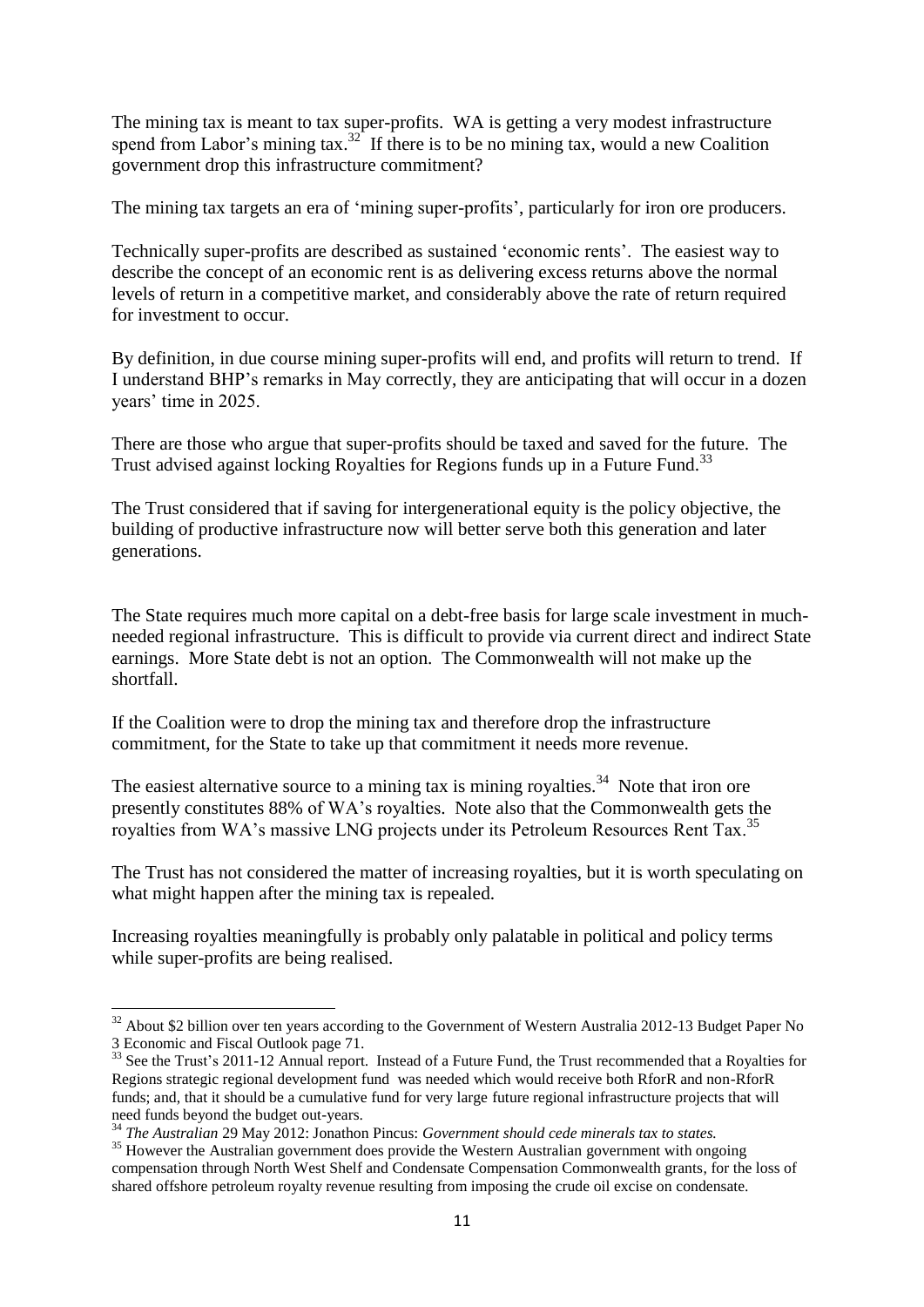Because of the effects of the Commonwealth Grants Commission's formula and horizontal fiscal equalisation, increasing royalties would need to be accompanied by a resolution of the GST issue, otherwise effectively much of the royalties revenue increase is just redistributed to eastern Australia.

A new Coalition government could support and encourage the States to raise a royalties surcharge for those identified miners earning super-profits. The surcharge would need to be withdrawn when those super-profits ended.

This could deliver much more money for infrastructure for WA and the Pilbara than the Commonwealth is presently committed to.

To make a royalties surcharge system more palatable, the royalties surcharge could principally be used for hard infrastructure that directly benefit the resources sector as well as the community, such as ports, airports, rail, roads, water, power, communications, large housing estates, and industrial parks.

All eyes are presently on mining, but greater food exports represent a huge opportunity. WA and the Pilbara would benefit if new sustainable farmlands could be opened up.

China, India and the developing world offer growing opportunities for Western Australia, which will create more jobs, skills, and wealth. The 'bourgeoisification' of China and India (and Indonesia, Malaysia and others), and the great and growing appetite for our mineral resources, food and fish, tourism and other goods and services offer tremendous export opportunities.<sup>36</sup>

By 2030 there are expected to be over 3 billion people in the middle-income bracket in our Asia Pacific region. $3^{7}$ 

That Asia-Pacific demand will need leadership, investment, and innovation in Australia to help satisfy it.

I agree with the federal Secretary to the Treasurer Dr Martin Parkinson, who in 2011 said:

I am continually surprised that Australian investors have not yet realised the potential benefits of this new middle class for our agricultural industries.<sup>38</sup>

I've mentioned the effects of locking up so much of the Kimberley. There is also the nodams mantra, and there is antipathy to 'northern food bowl' proposals.<sup>39</sup>

Whatever that opportunity, there are challenges to its realisation.

<sup>&</sup>lt;sup>36</sup> Commonwealth Budget Paper No 1 2011-12 Budget Strategy and Outlook: Statement 4 Opportunities and Challenges of an Economy in Transition.

<sup>&</sup>lt;sup>37</sup> Commonwealth Budget Strategy and Outlook Budget Paper No 1 2012-13, page 2-28.

<sup>&</sup>lt;sup>38</sup> Dr Martin Parkinson, Secretary to the Treasury, 30 June 2011: Gala Address to the Melbourne Institute Economic and Social Outlook Conference SUSTAINING GROWTH IN LIVING STANDARDS IN THE ASIAN CENTURY page 9.

 $39$  Including the report of the Northern Australian Land and Water Taskforce.